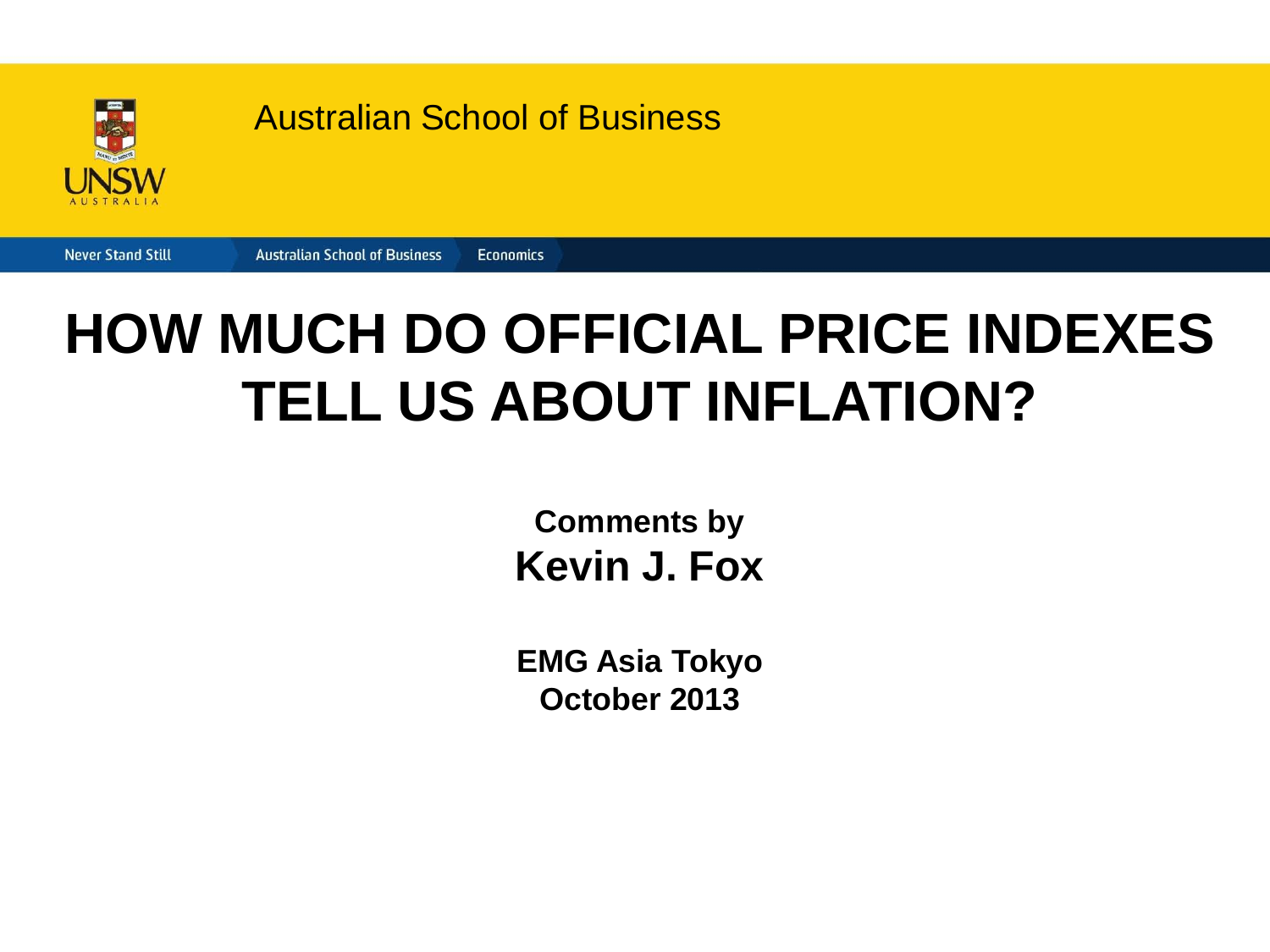## **Overview**

- CPI and PCE deflator measure inflation with error:
	- o Index number formulae
	- o Imperfect sampling
- Nikkei scanner data set, 1988 2010:
	- 4.82 billion daily price and quantity observations.
- Also uses detailed CPI data

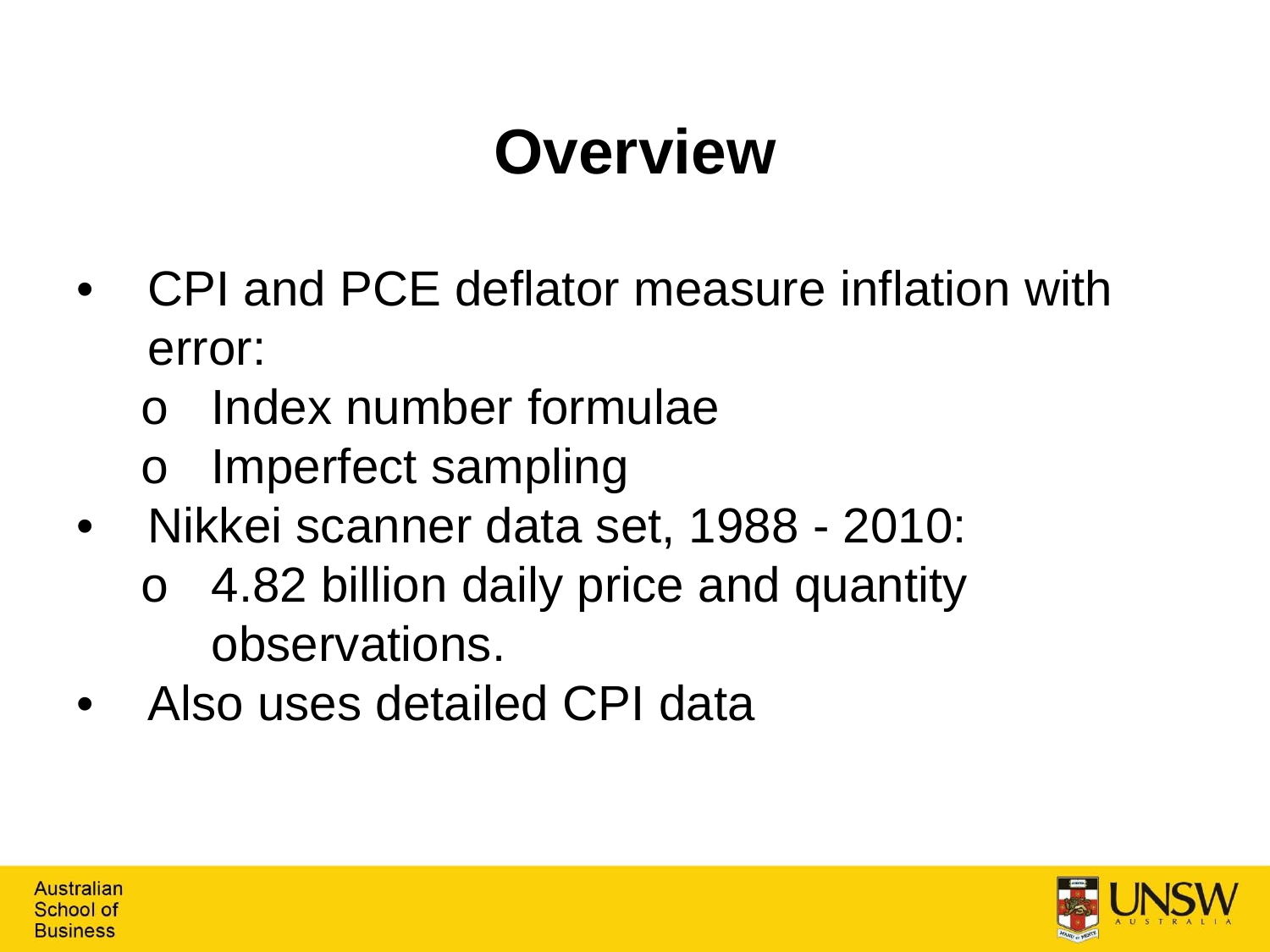## **Overview**

- Törnqvist index taken as the target true measure of inflation.
- CPI data used to replicate the CPI constructed by SBJ.
- $CPI$  index = true inflation  $+$  error

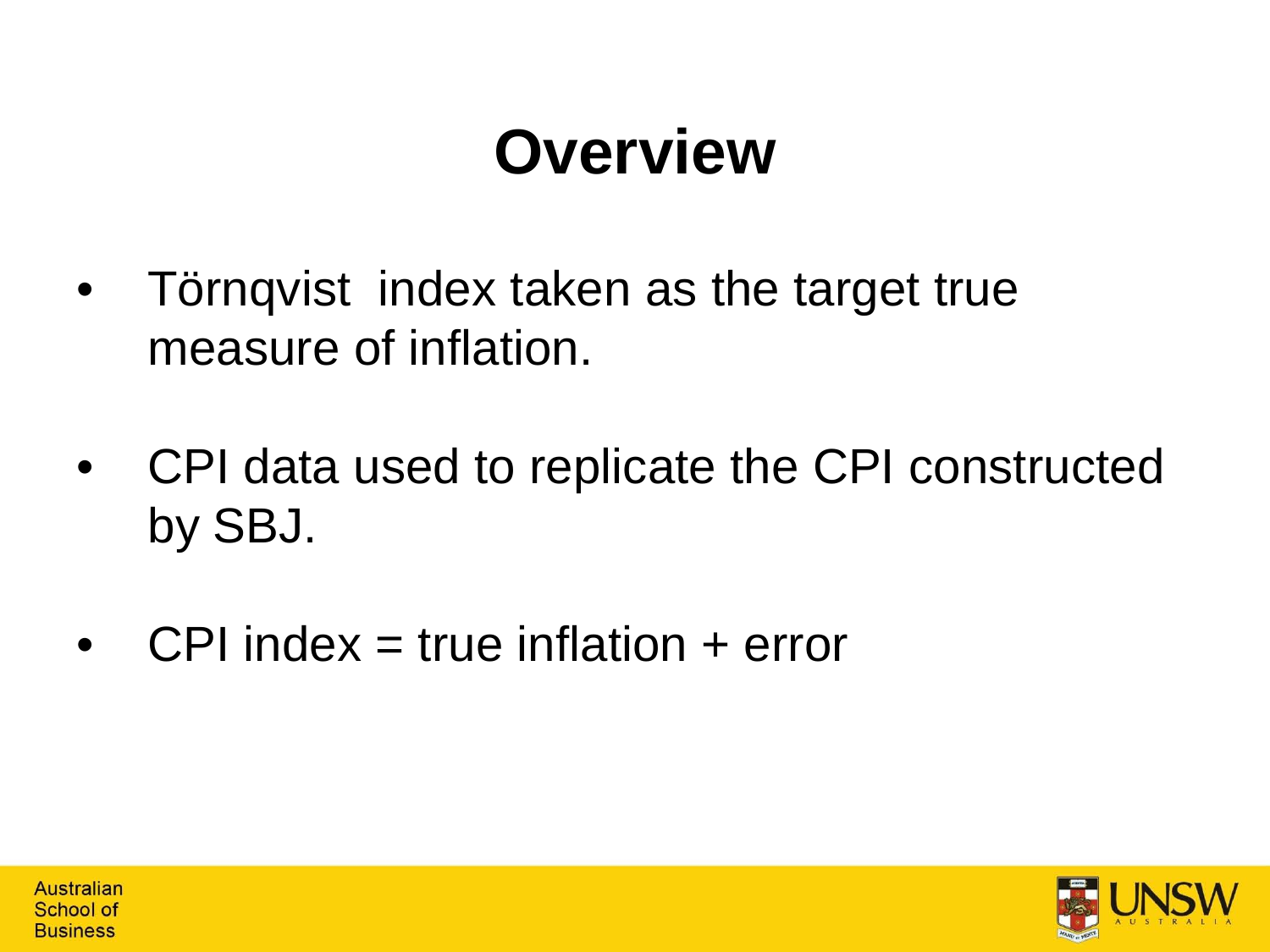## **Overview**

- Grocery items accounting for 20% of CPI.
- Argue that SBJ follows ILO methodology, so results extend to other countries.
- Upward average annual bias in official CPI of 0.63 percentage points, which is not constant over the sample.

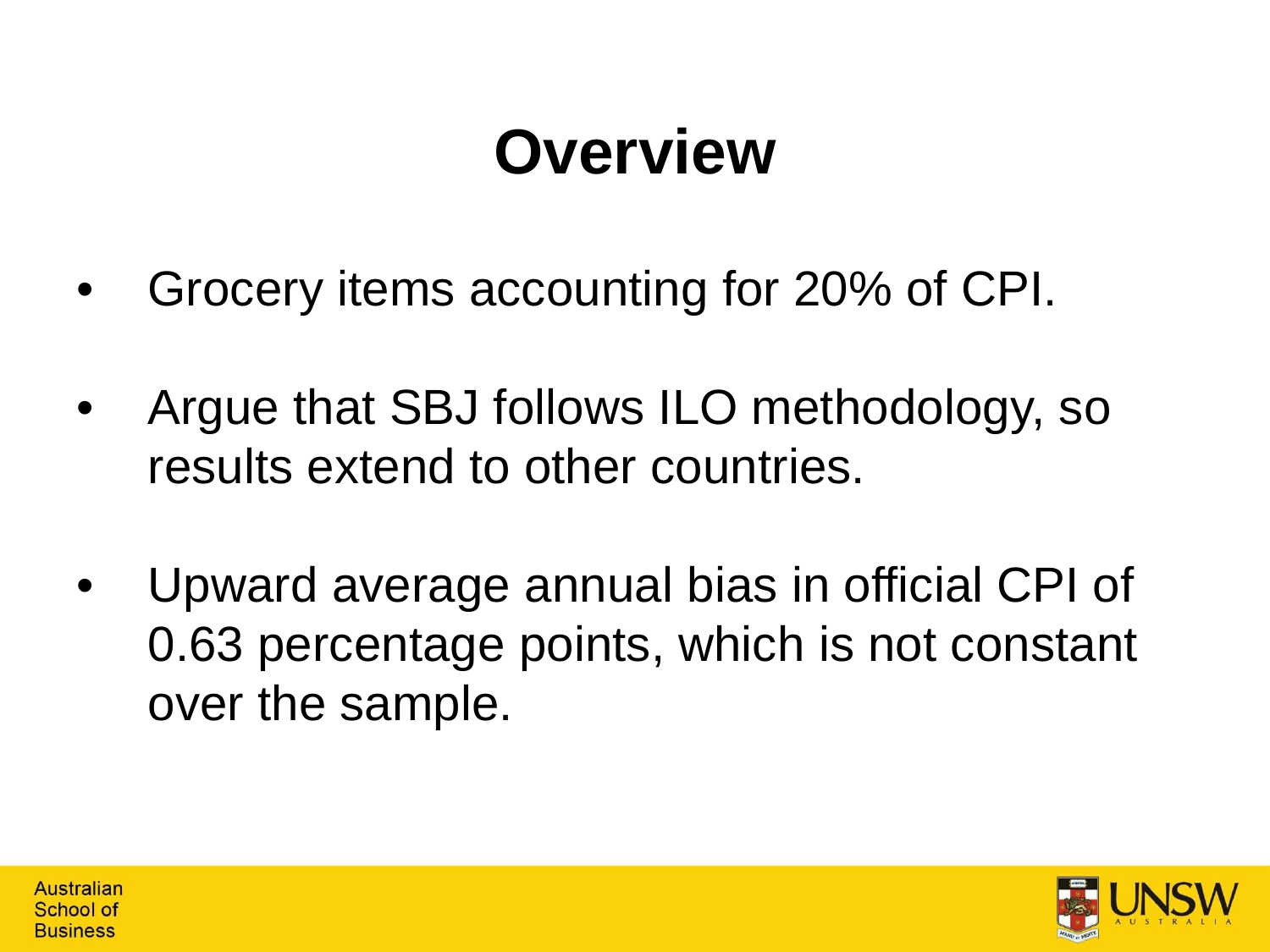- Target index based on matched items between comparison periods.
- Indexes constructed comparing the prices of the same month between two consecutive years.
- Annual index at monthly frequencies --- not a typical statistical agency approach!

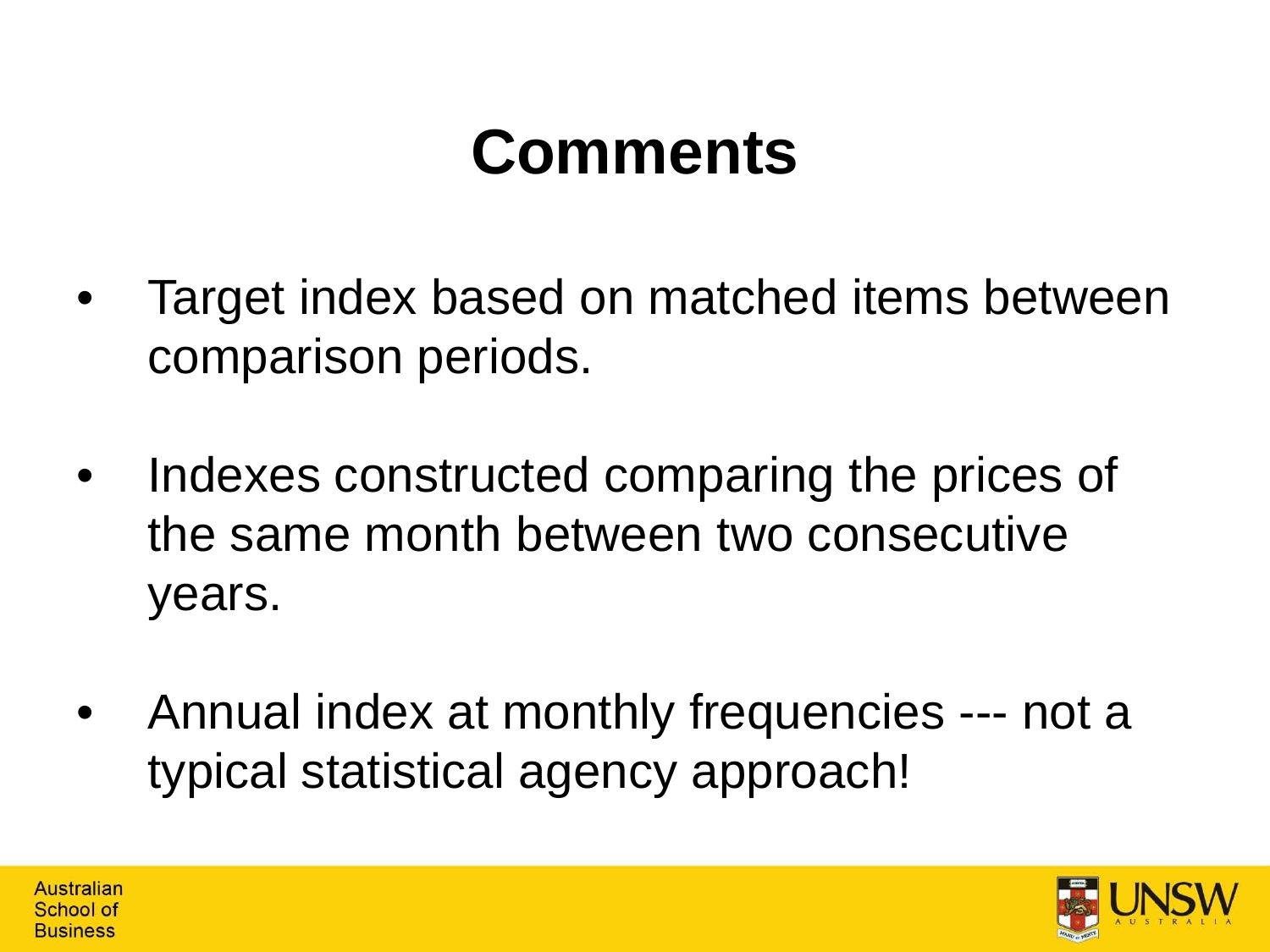- A large number of items disappear and appear in 12 months.
- US CPI Research Database: 3% of items disappear every month (Bils, Klenow and Malin, AER, 2012)
- Attrition rates higher in scanner data sets.
- From our experience, comparing on a yearly basis, less than two-thirds of items are matched.

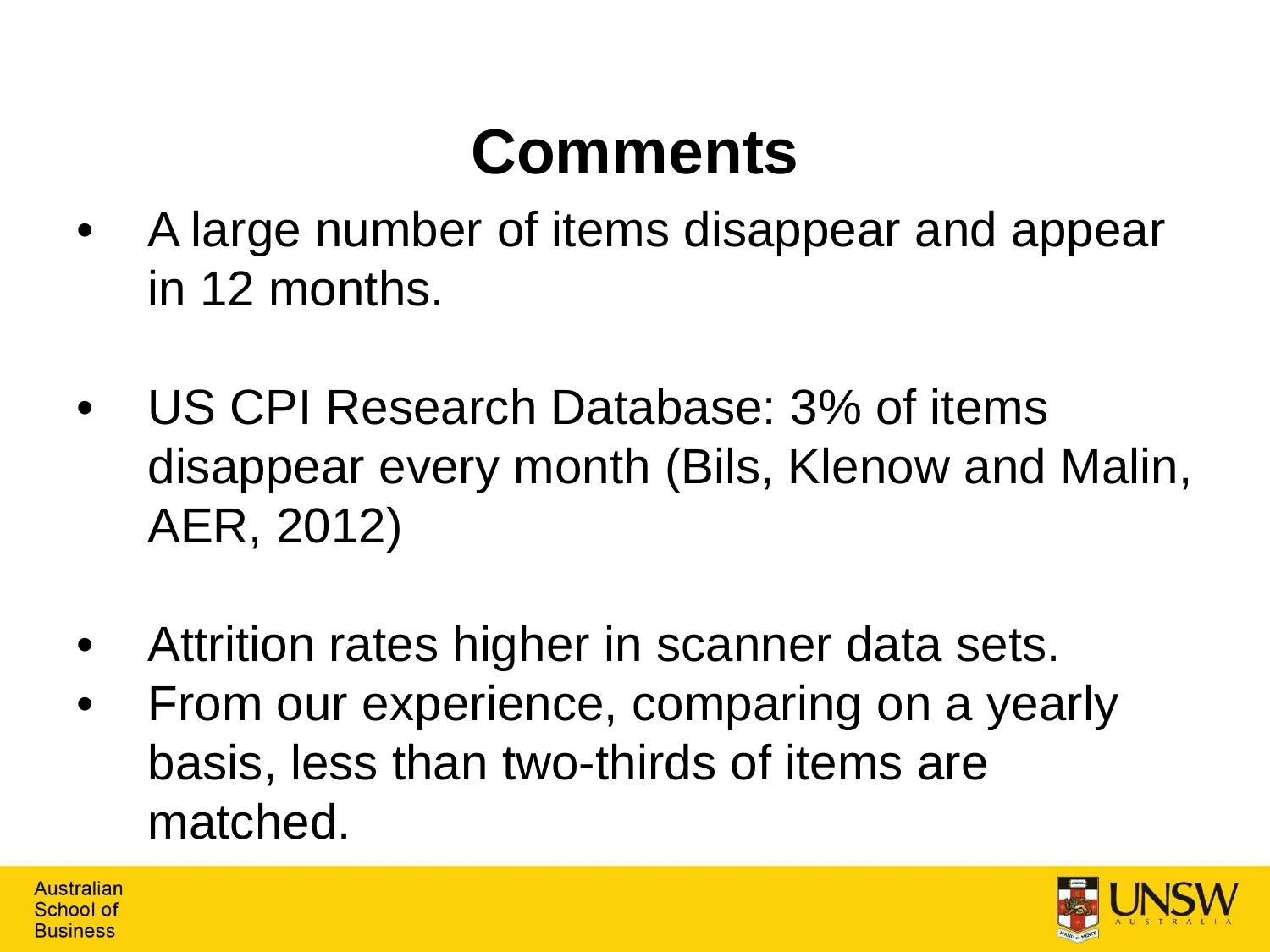- Paper provides no statistics on attrition rate in the data.
- New and disappearing items important because:
	- 1. Large proportion of total items.
	- 2. Account for large proportion of expd. in each period; sold at discount before disappearing, and consumers buy in large quantities when there's a sale.
	- 3. Price dynamics different from continuing items.

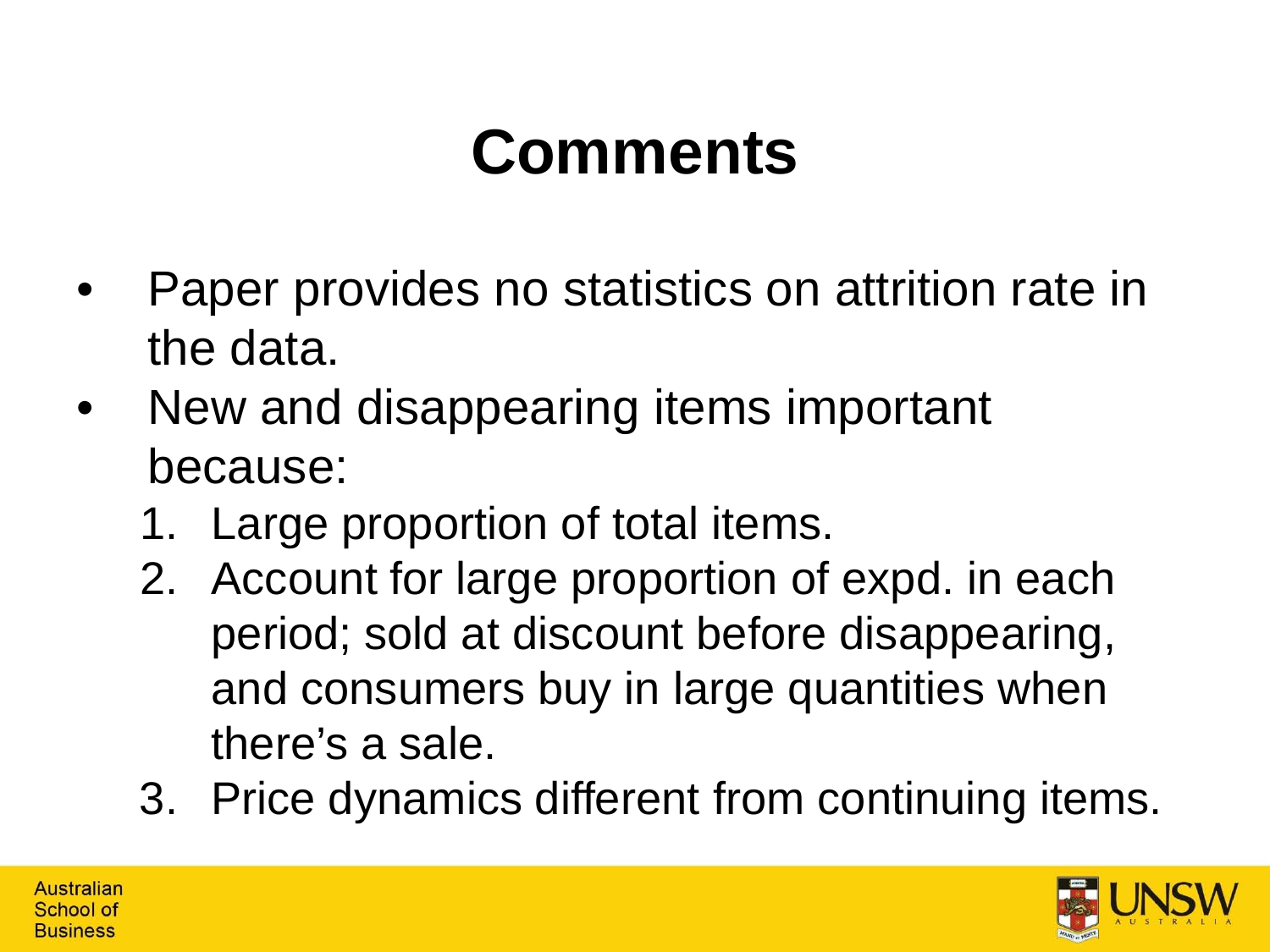- Don't see how the target index can be considered the true measure of inflation when new and disappearing goods not included.
- With matched model methods, statistical agencies accommodate the price movements of new and disappearing items using:
	- direct quality adjustment methods
	- o indirect quality adjustment methods (overlap and imputation methods).

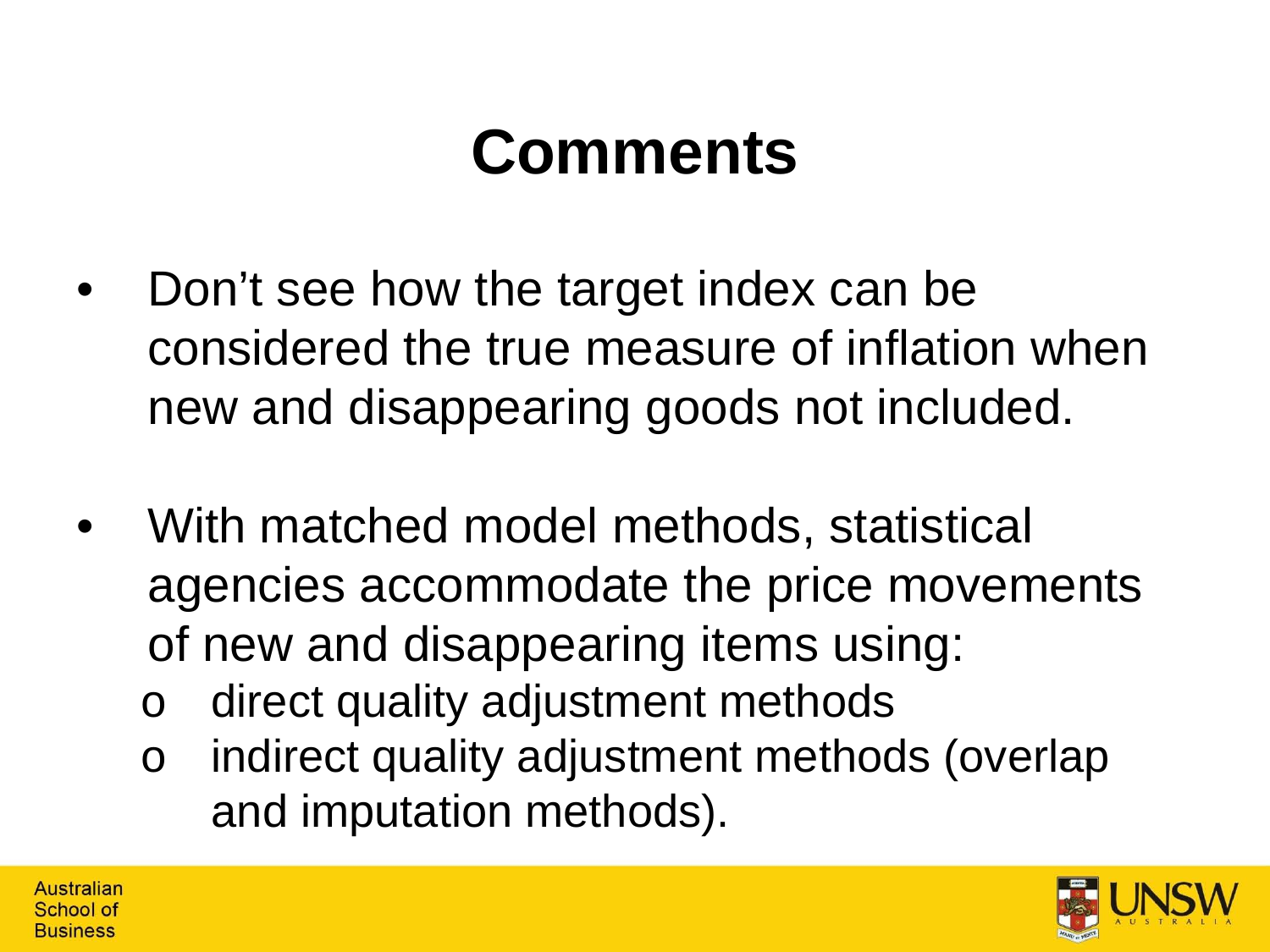- Present an index with base year 1993, but do not seem to explain how they compute this time series.
- That is, how to go from year over year Törnqvist indexes to month to month levels indexes?!
- .....Not obvious how to obtain such a series in a useful way from the inflation rates.

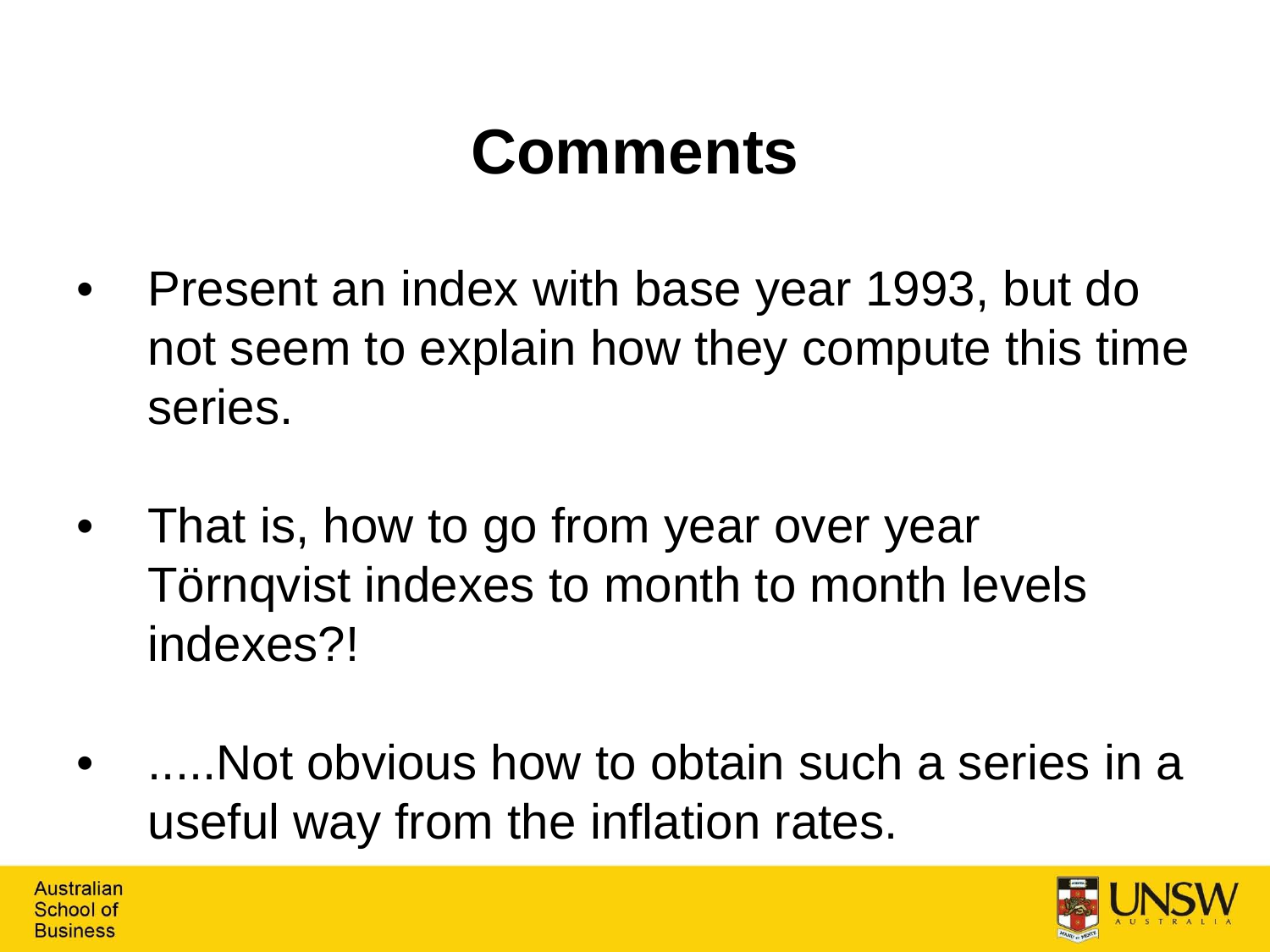- Bias is described as being from sampling and formula error, but currently no decomposition into sources.
- Paper gives the impression that conventional wisdom is that bias in the CPI is a constant term. Haven't seen this claim before.